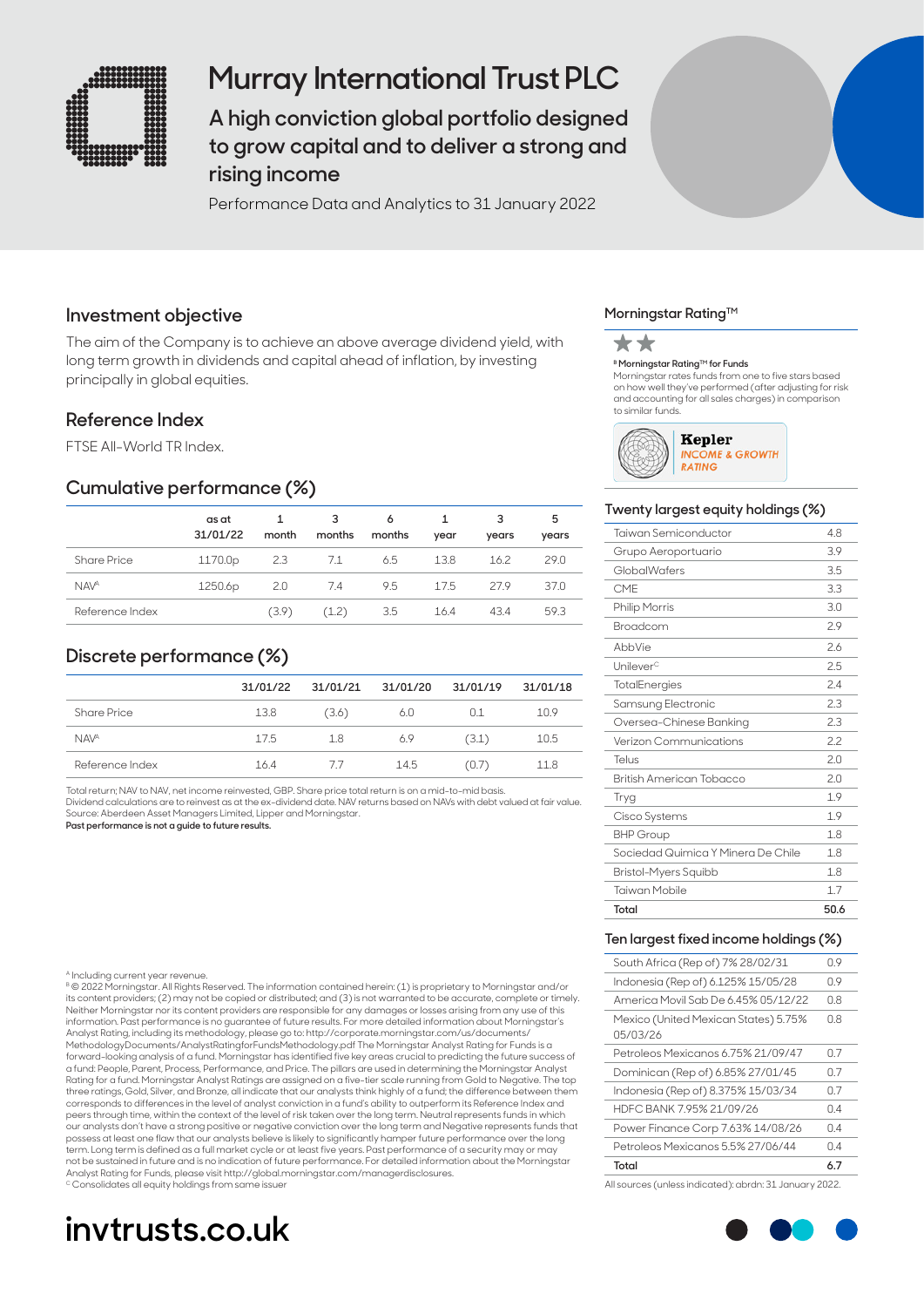## **Murray International Trust PLC**



## **Fund managers' report**

### **Background**

Inflationary pressures throughout the world continued to escalate and dominated the economic backdrop as the new year began. With most broad inflation indices recording multi-decade highs, the optimistic rhetoric voiced by major central banks that pricing pressures are merely transitory evaporated in line with other unsubstantiated promises. Unfamiliar territory lies ahead for both policymakers and financial markets if inflation becomes entrenched, particularly if labour markets tighten further. Such a combination of cost-push, wage-push and demand-pull inflation occurring simultaneously hasn't darkened most major developed economies since the 1970s, so such a warming economic climate suggests interest rate rises are no longer a matter of if nor when but by how much? With most prevailing bond yields still relatively low, the threat from higher interest rates on the pricing of financial assets is undoubtedly escalating.

### **Performance**

The spectre of rising interest rates cast a dark shadow over some of the more extended sectors of global equity markets over the month. Numerous technology stocks suffered a torrid time as unbridled optimism morphed into widespread scepticism as psychological insecurities erupted. With higher inflation and interest rates come the potential for lower growth, rising costs, higher wages, lower margins and perhaps most importantly, lower valuations as the future becomes more opaque and the availability of financing more restrictive. The diversified portfolio performed well in this environment, with

### **Fund managers' report continues overleaf**

D Expressed as a percentage of total costs divided by average daily net assets for the year ended 31 December 2020. The Ongoing Charges Figure (OCF) is the overall cost shown as a percentage of the value of the assets of the Company. It is made up of the Annual Management Fee and other charges. It does not include any costs associated with buying shares in the Company or the cost of buying and selling stocks within the Company. The OCF can help you compare the annual operating expenses of different Companies.

E Up to 31 December 2021 the annual fee was charged at 0.5% of net assets (ie excluding gearing) up to £1,200 million, and 0.425% of Net Assets above £1,200 million. With effect from 1 January 2022 the annual fee was changed to 0.5% of net assets (ie excluding gearing) up to £500 million, and 0.4% of Net Assets above £500 million.

F Calculated using the Company's historic net dividends and month end share price.

<sup>G</sup> Net gearing is defined as a percentage, with net debt (total debt less cash/cash equivalents) divided by shareholders' funds.

H The 'Active Share' percentage is a measure used to describe what proportion of the Company's holdings differ from the Reference Index index holdings.



#### **Total number of investments**

| Total                                    | 71 |
|------------------------------------------|----|
| Total Fixed Income Holdings in Portfolio | 20 |
| Total Equity Holdings in Portfolio       | 51 |

### **Portfolio analysis (%)**

| Equities                         |                |
|----------------------------------|----------------|
| Asia Pacific ex Japan            | 284            |
| North America                    | 265            |
| Europe ex UK                     | 16.8           |
| Latin America & Emerging Markets | 10.9           |
| United Kingdom                   | 53             |
| Africa                           | 1 <sub>0</sub> |
| Fixed Income                     |                |
| Latin America & Emerging Markets | 3.7            |
| Asia Pacific ex Japan            | 29             |
| Africa                           | 09             |
| United Kingdom                   | 04             |
| Europe ex UK                     | 04             |
| Cash                             | 2.4            |
| Total                            | 100.0          |

### **Key information Calendar**

| Year end                     | 31 December                        |
|------------------------------|------------------------------------|
| Accounts published           | March                              |
| Annual General<br>Meeting    | April                              |
| Dividend paid                | February, May,<br>August, November |
| <b>Fstablished</b>           | 1907                               |
| Fund manager                 | <b>Bruce Stout</b>                 |
| Ongoing charges <sup>D</sup> | 0.68%                              |
| Annual management<br>$fee^E$ | 0.5% (tiered)                      |
| Premium/(Discount)           | $(6.4)$ %                          |
| Yield <sup>F</sup>           | 4.7%                               |
| Net gearing <sup>G</sup>     | 10.0%                              |
| Active share <sup>н</sup>    | 93.8%                              |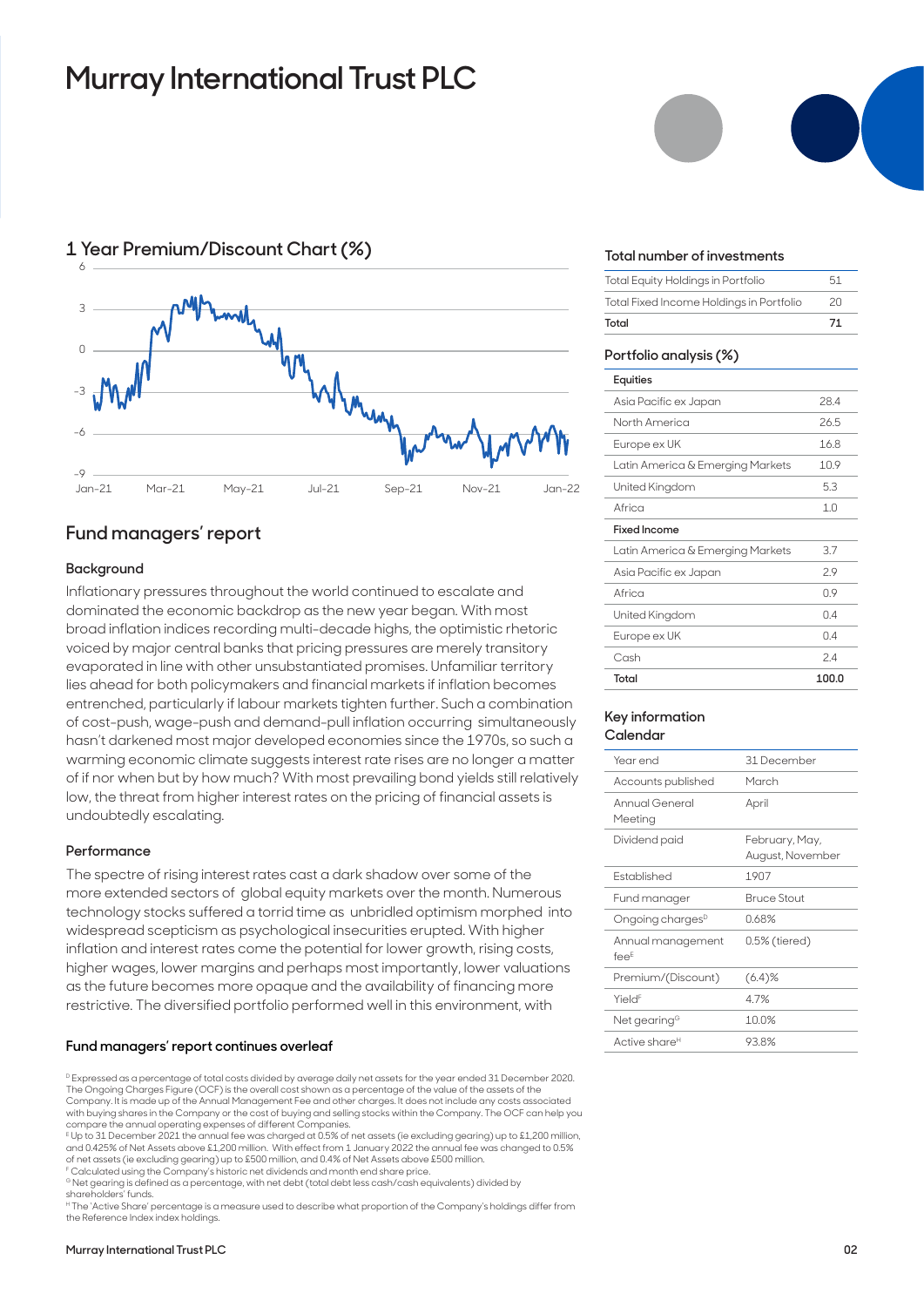## **Murray International Trust PLC**

### **Fund managers' report - continued**

exposures to more reasonably valued companies relatively unscathed from the increased volatility and frantic selling. The focus on "real assets" also helped, with many portfolio holdings continuing to report strong earnings, cash flows and dividends, especially when compared to more speculative areas of stock markets so favoured and over-owned in recent times.

### **Activity**

Transaction activity was very muted over the period, with only the outright sale of Pepsico, the US soft drinks and associated snacks company. Weakness in markets is being closely monitored to identify specific opportunities for reinvestment of this cash.

### **Outlook**

The uncharted path from the pandemic was always going to prove challenging for the global economy and against a backdrop of rising interest rates the headwinds will get even stronger. Inflation presents numerous problems in itself, and whether central bank policymakers have both the knowledge and stomach to act appropriately only time will tell. Previous inflationary periods are but a distant memory for many investors, and a complete anomaly to others, so the usual angst and anxiety that accompanies any interest rate tightening cycle is likely to be enhanced and unpredictable for the majority. In such an environment the value of real, tangible assets cannot be underestimated, especially for those companies fortunate enough to retain pricing power and superior cost controls. It is towards such businesses the portfolio remains exposed.

**The risks outlined overleaf relating to gearing, exchange rate movements and emerging markets are particularly relevant to this trust but should be read in** 

**conjunction with all warnings and comments given. Important information overleaf**



### **Assets/Debt**

|                            | $f{f}$  | ℅      |
|----------------------------|---------|--------|
| Equities                   | 1.585.9 | 1009   |
| Fixed Income               | 148.5   | 94     |
|                            | 1.734.4 | 110.3  |
| Cash & cash equivalents    | 424     | 27     |
| Other Assets/(Liabilities) | (4.5)   | (0.3)  |
| Gross Assets               | 1.772.3 | 1128   |
| Debt                       | (199.8) | (12.7) |
| <b>Net Assets</b>          | 1.572.5 | 100.0  |

### **AIFMD Leverage Limits**

| Gross Notional |  |
|----------------|--|
| Commitment     |  |

### **Capital structure**

| Ordinary shares | 125.568.890 |
|-----------------|-------------|
| Treasury shares | 3,843,113   |

#### **Allocation of management fees and finance costs**

| Capital | 7N%  |
|---------|------|
| Revenue | שרור |

### **Trading details**

| Reuters/Epic/<br>Bloomberg code | MYI                           |
|---------------------------------|-------------------------------|
| ISIN code                       | GB0006111909                  |
| Sedol code                      | 0611190                       |
| Stockbrokers                    | Stifel Nicolaus<br>Europe Ltd |
| Market makers                   | SETSmm                        |
|                                 |                               |

## **i**

### **Factsheet**

Receive the factsheet by email as soon as it is available by registering at www.invtrusts.co.uk/#signup www.murray-intl.co.uk



**Contact Private investors**  0808 500 0040

### **Institutional investors**

InvestmentTrustInvestorRelations-UK@ abrdn.com

+44 (0)20 7463 5971 +44 (0)13 1222 1863